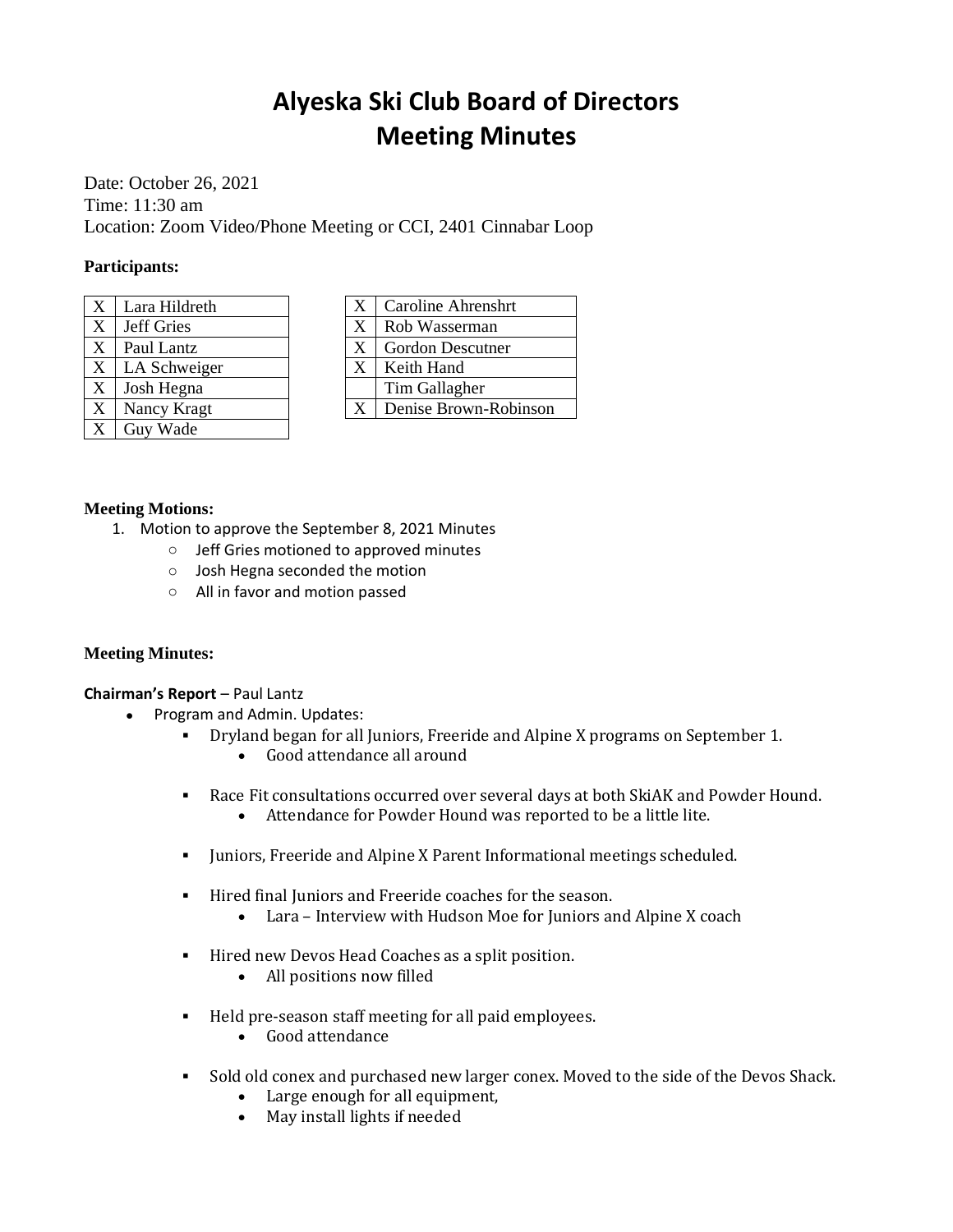- Competition Calendar approved by all programs, AK Division and Alyeska Resort.
	- IFSA approved 2<sup>nd</sup> Competition for Free Ride, scheduled for March 16-20
		- Jen Danza did a great job coordinating with the mountain for this event
- Upcoming Activities
	- Registration will open for Masters, Mighty Mites and Devos on November 1.
	- Fall Educational Conference planned for November 6 7 at Hilltop Chalet for Officials. • Required for new officials and those needed renewal
	- 35 Juniors signed up for camps in CO and MT November 17 December 3.
	- Level 100 Coaches Clinic planned for December 4 5 at Hilltop.
	- 30 Masters signed up for camp in CO December 6 10.
	- Masters, Devos and Mighty Mites currently lining out coaches and scheduling coach's meetings.
	- Recruiting Media Outreach Coordinator for newspaper articles, social media and newsletters.
	- Reminder Volunteer Licenses for all Board and Committee members
		- Lara reminded the Board that need to complete USSA registration including background check and training if required.
	- Tanaka Lift Update (attached)
		- Will not be in operation in 2021-2022
		- Lift Operations agreement between Pomeroy and ASC will be drafted prior to next year
		- ASC could cover start up costs
		- Approximately \$50K required for annual operations, Board would like to negotiate this with Pomeroy over the next year
		- Discussed proposing a Tanaka Pass fee for all programs
		- Development committee will continue to work on additional funding

## **Finance Committee Report**, September 2, 2021– Lara

- FY22 Budget vs. Actuals through October 15, 2021
	- Keith Hand walked the Board through the financials.
- Statement of Financial Position through October 15, 2020 and 2021 discussed
- Accounts Receivable Summary through October 15, 2021 discussed
	- Looking in good shape and as expect so far
- Registration Numbers discussed
	- Juniors is a little under anticipated, expect 508 more to sign up
	- Freeride filled up and nobody left on the waiting list
	- Distributed recruitment flyers for Mighty Mites and Devos to 61 elementary and 9 middle schools as well as several local ski industry businesses.
		- Roberta put in a lot of effort on this, also developing a Facebook post with Denise